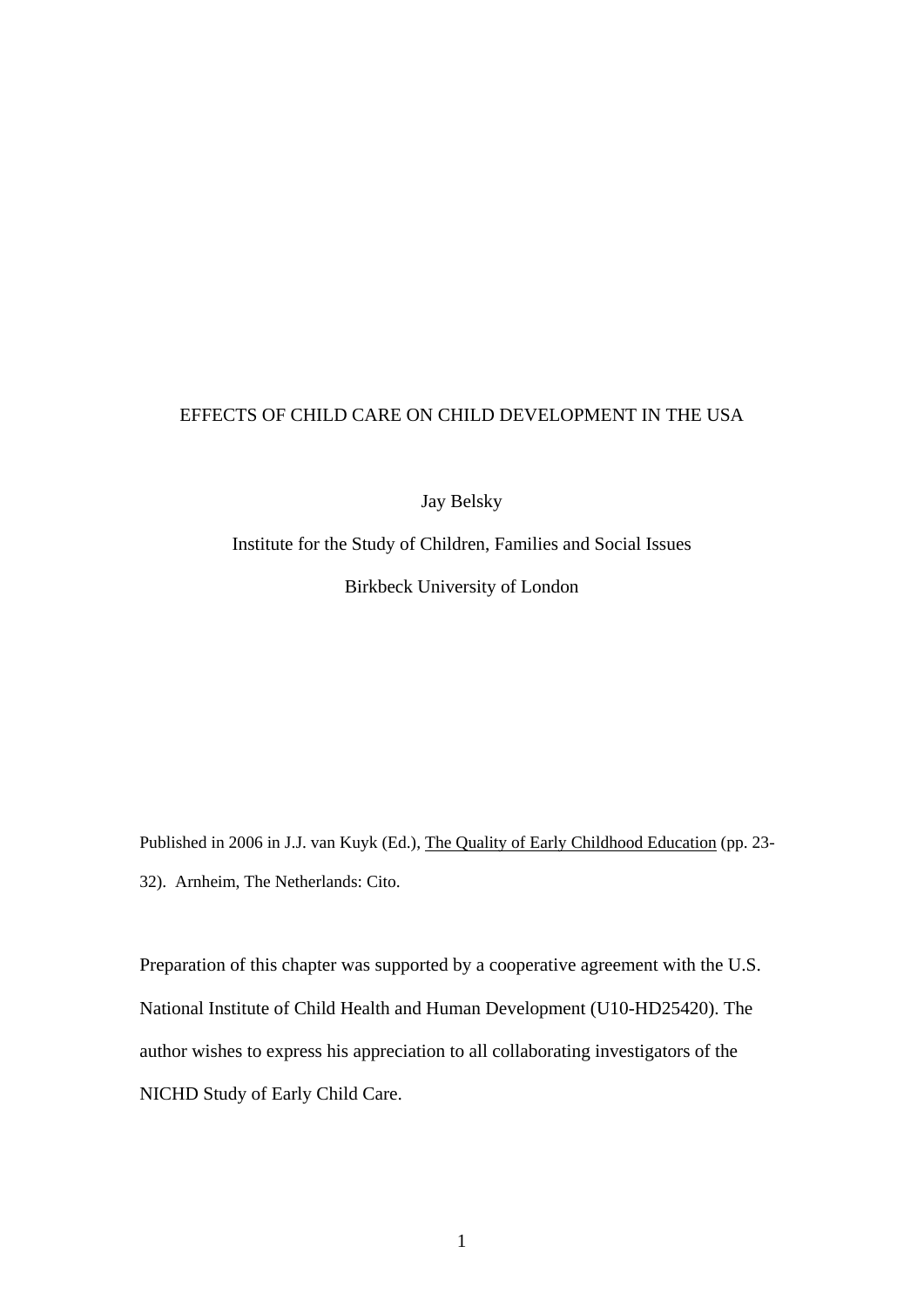#### EFFECTS OF CHILD CARE ON CHILD DEVELOPMENT IN THE USA

Early interventions, virtually by definition, target select populations of children at very high risk for failing in school, leaving school early, developing behaviour problems, becoming a teenage parent, engaging in delinquency and/or becoming unemployed, underemployed or even unemployable (Shonkoff & Phillips, 2000). What is all-too-often forgotten in many discussions of the topic of this chapter, namely, routine, nonmaternal child care on children cognitive-linguistic and socioemotional development (in the USA), is that such services—and their developmental effects--are often distinctly different from those of early intervention programmes. Thus, whatever formal evaluations of early interventions reveal about what occurs developmentally when economically-disadvantaged children are provided with *very special experimental* programmes, often *established for research purposes*, should not automatically be equated with what transpires when far different populations of children experience community-based day care.

With this understanding in mind, I review in this chapter the results of the largest and most comprehensive study ever conducted in the USA of the effects of routine, nonmaternal child-care of the kind typically available in communities (i.e., not exclusively high-quality programmes established for research purposes). It is called the NICHD Study of Early Child Care (SECC). (NICHD stands for the U.S. government agency that funded the research project: The National Institute of Child Health and Human Development.) This collaborative research project involving more than 20 investigators, known as the NICHD Early Child Care Research Network (ECCRN), follows more than 1000 children from 10 communities in the USA from birth through the start of regular schooling (around the age of 5) and beyond. Its primary goal has been to highlight the conditions under which early child care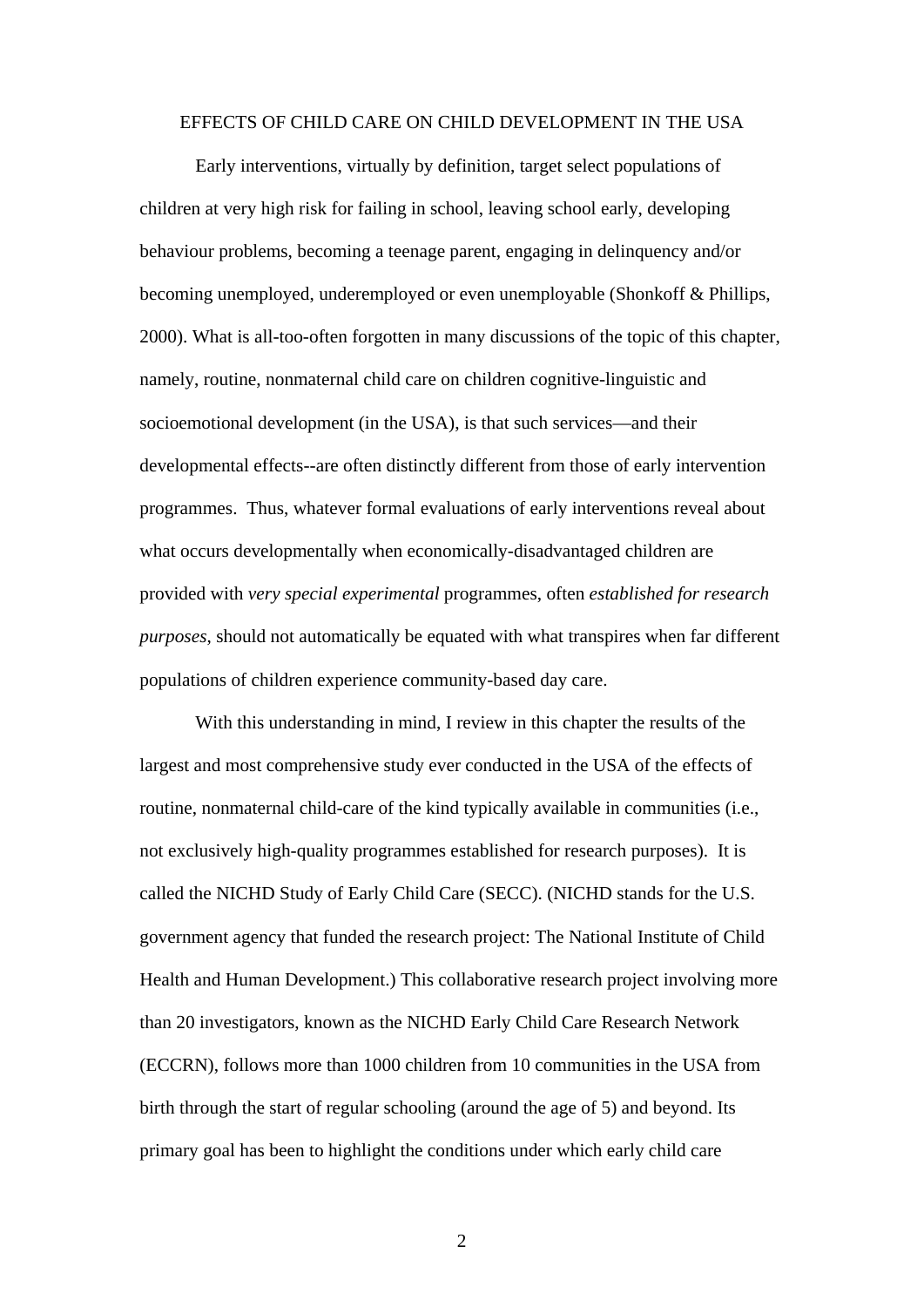experiences enhance and/or undermine children's cognitive-linguistic and socioemotional development (NICHD ECCRN, 2005).

#### A Brief History of the NICHD Study of Early Child Care

 Two "germinal seeds" led to the launching of the NICHD SECC, one having to do with the changing ecology of child development in America and another with a contentious scientific debate about the effects on children that this changing ecology might occasion.

### The Changing Ecology of Child Development

One of the most noteworthy changes that took place in the USA in the last quarter of the  $20<sup>st</sup>$  century involved maternal employment and especially the timing of mothers return to the workforce following childbirth. Whereas 34% of mothers with children under six years of age were in the workforce in 1975, by 1999 the corresponding figure was 61% (Shonkoff & Phillips**,** 2000). Moreover, whereas the maternal employment rate for women with children under a year of age was 27% in 1970, by 1985 it had risen to 46% (Kamerman, 2000) and by 1998-1999 to 58% (Bureau of Labor Statistics, 2000). Thus, because more and more children were experiencing more and more child care—of a variety of sorts—at younger and younger ages, with mothers returning to the labour force ever sooner after giving birth, long-standing questions about the effects of day care on young children became ever more pressing.

### A Scientific Debate About the Effects of Very Early Child Care

This proved to be even more so the case as a result of papers I published in the late 1980s calling attention to what appeared to be "developmental risks" associated with beginning child care in the first years of life (see Belsky, 2001 for review), including insecure infant-parent attachment relations and elevated levels of aggression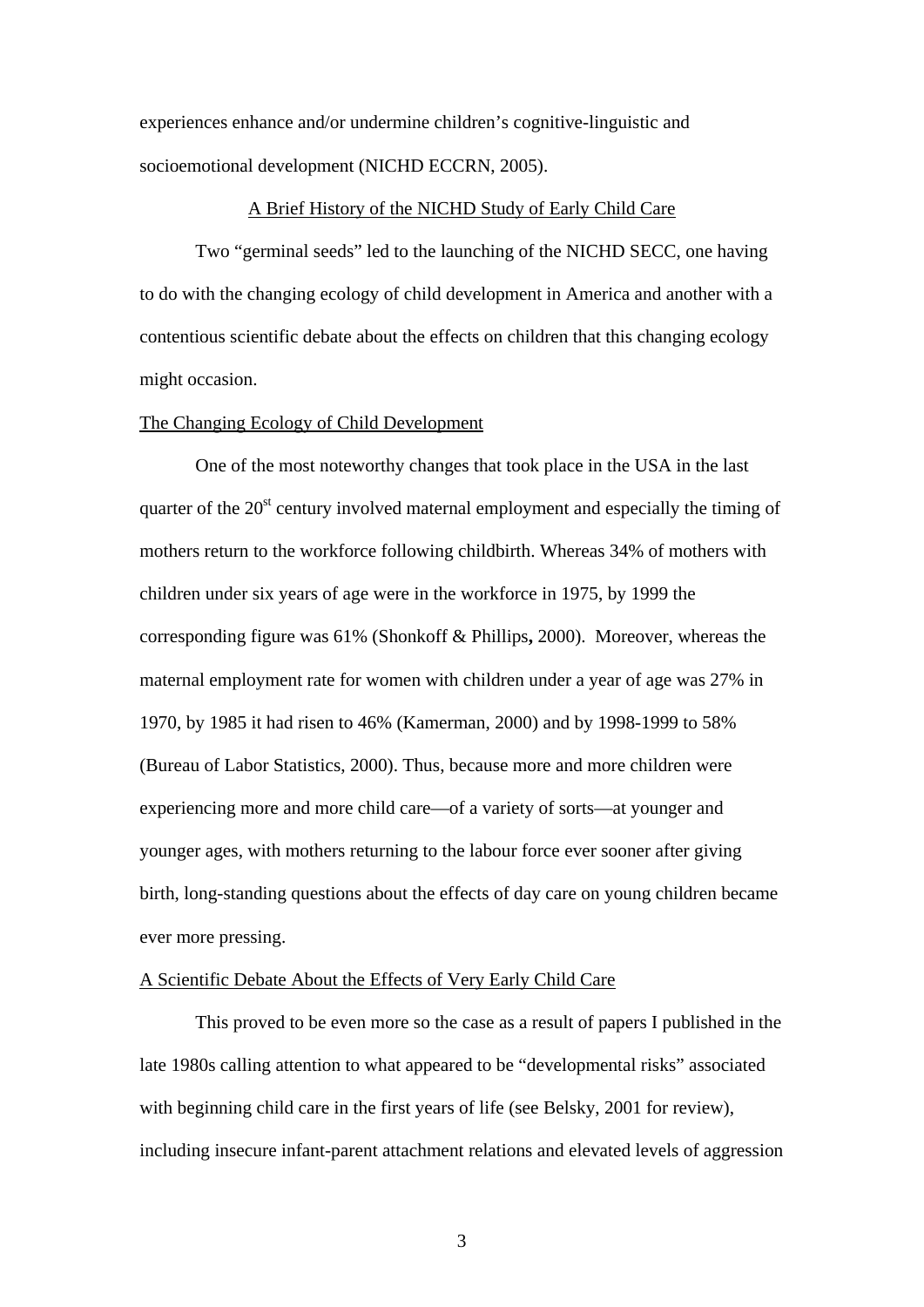and disobedience among children 3-8 years of age, especially when nonmaternal care was experienced on a full- or near-full-time basis which continued to entry into school. Important to note is that there was never any claim by me nor any other scientifically credible source that child-care experience was related to diagnosable conduct disorder or any other psychiatric disturbance, despite some writings implying this to be the case (e.g., Bacharach & Burmeister, 2003).

My empirically-derived observations about potentially adverse effects of early child care were widely criticised. Some claimed that I was ideologically opposed to maternal employment, conveniently ignoring a widely-cited 1978 review of the relevant literature concluding that there were virtually no grounds for claiming adverse effects of child care, as well as a 1984 paper highlighting the beneficial effects of high-quality child care (see Belsky, 2001). Others argued, not entirely unreasonably, that the data were rather limited (see Fox & Fein, 1990), something I myself acknowledged by describing my original risk-factor conclusion as "inferential," based on "circumstantial" evidence, and noting that others "could, would and should read the very same data differently" (Belsky, 1986).

## The NICHD Study of Early Child Care

It was in the context, then, of both dramatic change in maternal employment and scientific controversy about how early child care might affect children's development that the NICHD SECC was born. Three important issues figured centrally in designing this massive research project, each of which is discussed before outlining the general design of this unique collaborative enterprise.

# Assessing Parent-Child Relations.

One criticism wielded again my risk-factor conclusion was that the standard research methodology for measuring the parent-child relationship in studies of day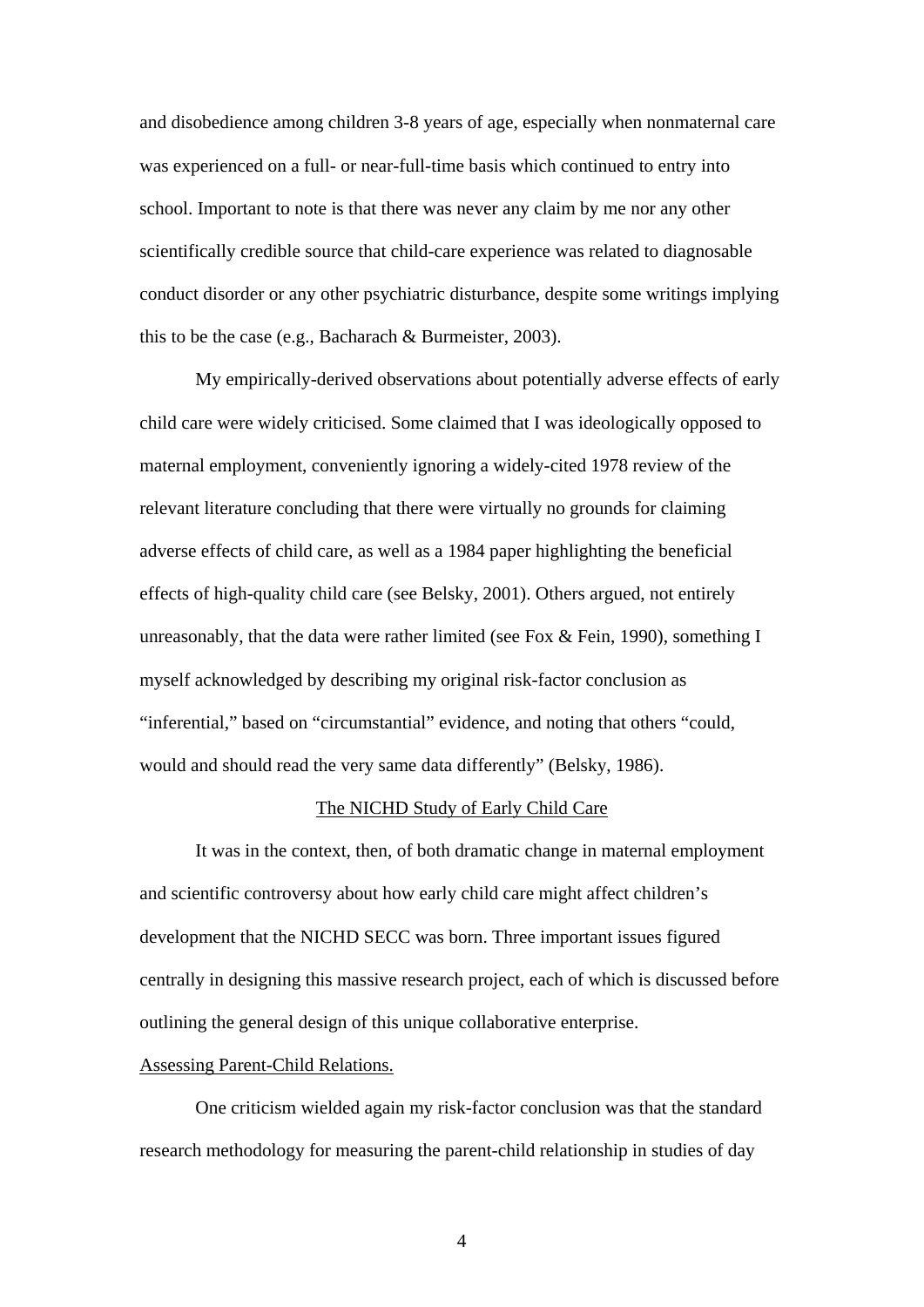care was problematic. Clarke-Stewart (1989) contended that some studies linking infant day care with insecure attachment may have inadvertently confused insecurity, especially of the avoidant variety, with independence, by using the Strange Situation (Ainsworth & Wittig, 1969). Because day-care children routinely experience separation from a parent, children who keep a distance from mother in the Strange Situation may do so not because they are insecure-avoidant but because they are less stressed in the Strange Situation and more independent than other children. In consequence, the NICHD SECC was designed to determine whether children with varying day care experience were differentially stressed by the Strange Situation, finding this not to be the case (NICHD ECCRN, 2005) and, as will be reported below, whether they were differentially likely to be classified as insecure. Because of the concerns raised about the Strange Situation, the NICHD SECC also included alternative methodologies to measure parent-child relations, ones that simply allowed mothers to interact with their children outside the context of stressful separations. Nonrandom Assignment to Child Care

Another problem with studies on which I based my inferential conclusion about risks associated with early and extensive nonmaternal care (as routinely experienced in the USA) was that they often failed to (statistically) account for the fact that families using early child care probably differed in many ways from those which did not, with the same being true of families which used child care for varying amounts of time or which began using child care earlier and later in the child's life. This raised the not ignorable possibility that putatively adverse effects of child care could be an artefact of these pre-existing background differences between families. Therefore, when it came to designing the NICHD SECC, extensive controls for child and family background factors figured importantly, including family socioeconomic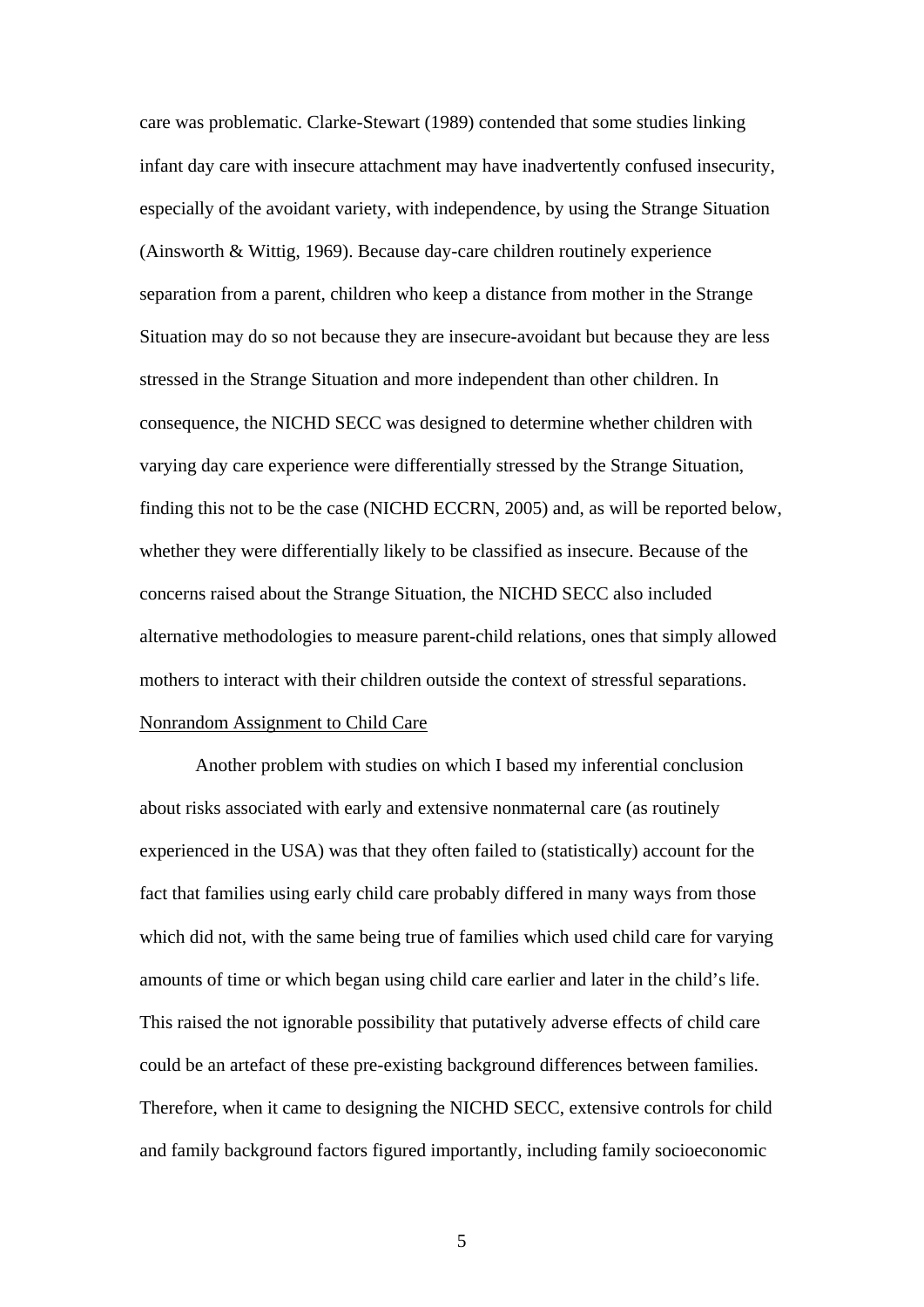status, maternal psychological well being, and even the quality of parenting provided by the mother.

#### The Centrality of Child-Care Quality

The final and probably most significant limitation of so much of the child-care evidence that preceded the launching of the NICHD SECC was that many studies did not take into account the quality of child care. Many claimed that the only reason lots of time spent in nonmaternal child care beginning in the first year even appeared to be associated with increased rates of insecure attachment and/or higher levels of aggression and disobedience was because the children in the relevant studies experienced low quality child care which went unmeasured (see Fox & Fein, 1990). Thus, immense effort was put into measuring quality of care when it came to designing the NICHD SECC, including the development of a brand new observational assessment device. Just as significantly, measurements of the time spent in child care and the age at which child care began were made, and information on type of care was collected, all to insure that distinctive effects of quality, quantity and type of care could be evaluated.

# Research Design Overview

 The NICHD SECC began following some 1364 children and their families from the time the child was one month of age and children are being followed into their adolescence. Only data collected through age 8 (i.e., third grade) are discussed in this chapter. More than 1,000 children have been followed through school entry, though a study sample that did not have large numbers of truly poor and/or minority children has even fewer as time goes on. But this does not mean that the NICHD SECC is an investigation of middle-class families only. That would be as inaccurate as claiming it to be nationally representative. It remains diverse, with a sizeable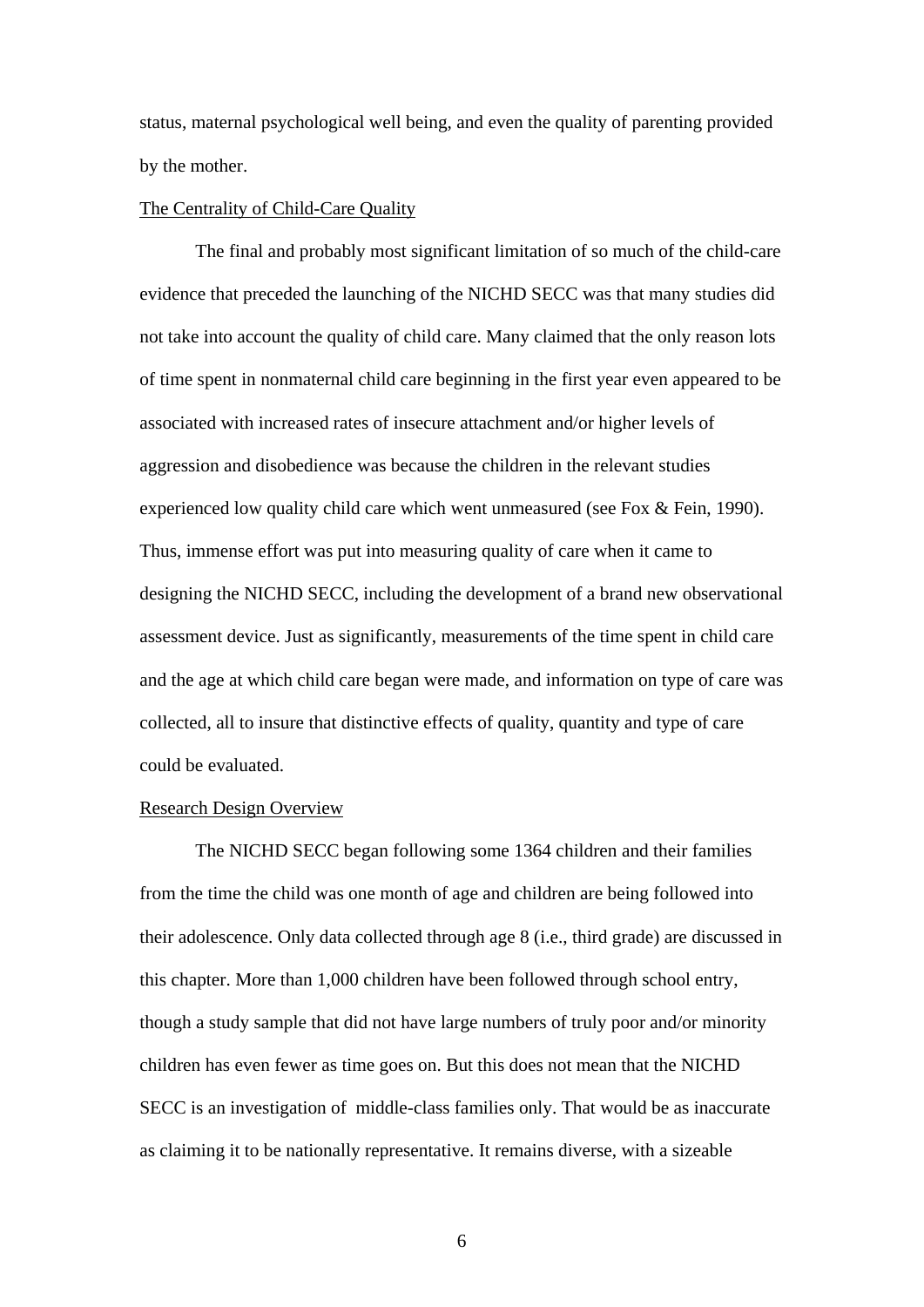number of near poor, single parent, and minority families, but very few very poor families (of the kind enrolled in "early intervention" programmes).

 The overall study design involved the *repeated* measurement of (a) the quality of the child's family rearing environment, (b) the quality of whatever nonmaternal care was provided to the child, and (c) the child's cognitive-linguistic and socioemotional development. Multiple measurements of (a) and (b) were obtained when children were 6, 15, 24, 36 and 54 months of age, with child assessments made, typically during laboratory visits, when children's development was evaluated repeatedly over time. More specifically, children's cognitive-linguistic development and academic achievement were assessed using age-appropriate and well-standardised assessments administered at ages 15, 24, 36, and 54 months and at the end of  $1<sup>st</sup>$  and  $3<sup>rd</sup>$  grade. Mothers, caregivers and teachers reported on children's social competence and behaviour problems using well-standardized questionnaires at these same measurement occasions (and during kindergarten).

When it came to measuring the quality of the child's family rearing environment, basic demographic information on the family was obtained (e.g., family composition, marital status), as was that on socioeconomic status (e.g., income, benefits), family functioning (e.g., marital quality, stress), maternal well being (e.g., depression), and the quality of mothering (e.g., cognitive stimulation, warmth, discipline), the latter using observational and self-report methodologies. When it came to measuring the quality of child care, children were observed in whatever was their primary child care setting at each of the above-listed ages on two separate occasions for four hours on each occasion. An overall index of quality of child care was generated at each age reflecting the extent to which the child was attended to, warmly and sensitively interacted with, and stimulated cognitively. Other information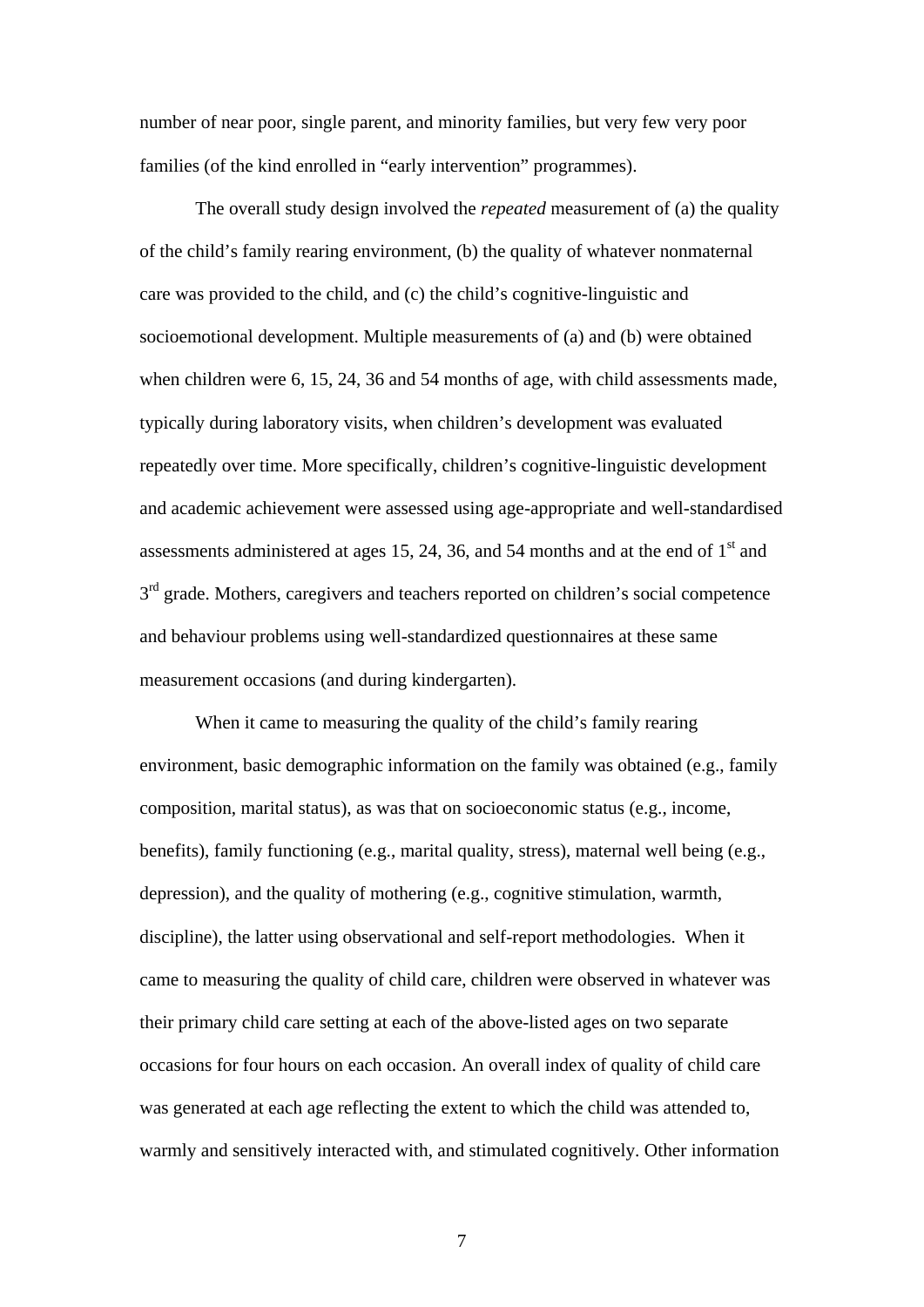on the total amount of time children spent in child care and on the type of child care arrangement(s) the child experienced was obtained from phone calls with mother over the course of the study.

## Major Findings

 For purposes of reporting, findings pertaining to the developmental effects of child-care experience are presented in terms of distinctive dimensions of child care. This strategy highlights one of the unique strengths of the NICHD SECC, the quest to move beyond the simple question of whether child care is beneficial or detrimental to children's well being, broadly conceived, and illuminate the diverse child-care conditions that may enhance and/or undermine children's functioning. The summarized findings on the effects of child care reflect statistically significant associations that emerged after controlling for an extensive set of family background factors (see above), as well as each of the other parameters of child care under consideration. Unless otherwise indicated, all findings to be reported can be found in a recently published compilation volume of the published scientific papers of the NICHD ECCRN (2005).

## Child-Care Quality

 It is somewhat surprising that the foremost criticism of my original risk-factor conclusion focused upon child-care quality, because it was never claimed that quality of care was unimportant, only that it could not fully explain some of the seemingly adverse consequences of lots of time spent in routine, nonmaternal care, beginning in the first year of life, that emerged repeatedly in the literature. Nevertheless, turning to study findings pertaining to quality of care, consider first findings related to the parent-child relationship: Infants were more likely to develop insecure attachment to their mothers when low quality child care *coincided* with low levels of maternal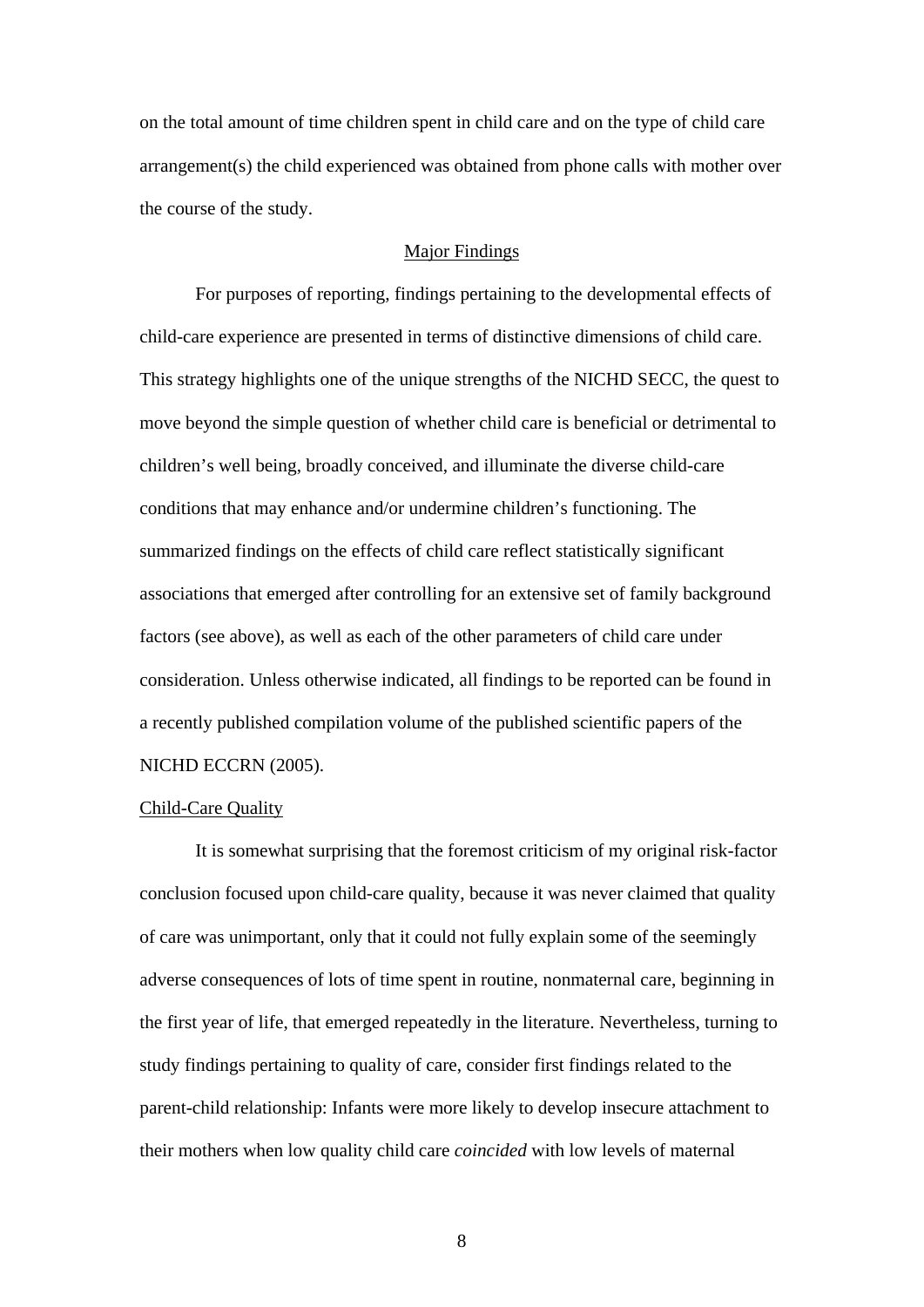sensitivity, with the latter being the primary predictor of insecure attachment; this "dual-risk" result linking the combination of low quality care and low levels of maternal sensitivity in the prediction of insecure attachment did not replicate, however, when children were re-evaluated in the Strange Situation at 36months of age.

Recall that in response to concerns about the validity of the Strange Situation (which were found, empirically, to lack merit in the NICHD SECC), mother-child relations were also measured by videotaping and coding mother-child interaction patterns. Using these data, it was found that higher quality of care predicted more harmonious patterns of interaction across the first three years of the child's life, but that beyond this period (i.e., 54 months to first grade) this only proved to be the case when children experienced limited amounts of child care across their first 4.5 years of life. Thus, while there was some evidence that higher quality of care was related to enhanced mother-child relations, the evidence was not particularly strong and, for the most part, the effects detected did not seem to endure.

The story of quality-of-care effects was entirely different and just as anticipated on the basis of more than 25 years of research in the case of children's cognitive-linguistic functioning, almost irrespective of when the latter was assessed. The more attentive, responsive, and stimulating was the care provided to the child, the better the child's cognitive-linguistic performance at 15, 24, and 36 months of age; and the same was true with respect to children's tested math and reading achievement and memory (for sentences) from 54 months of age through third grade (NICHD ECCRN, in press a). Evidence also emerged, consistent with theoretical expectations, that distal or structural markers of child-care quality—specifically, caregiver-child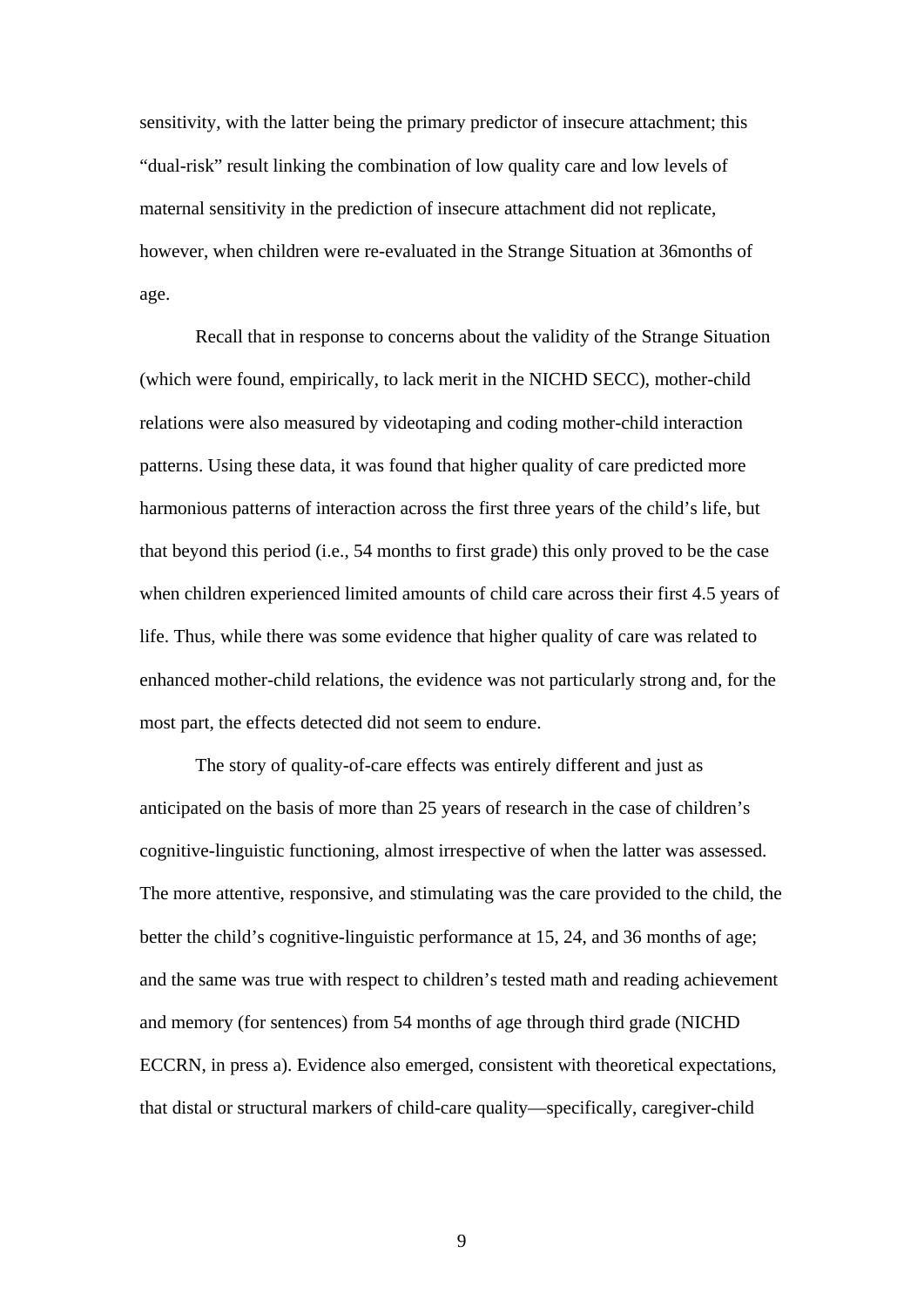ratio and caregiver training—exerted their (indirect) influence on children's development by affecting more proximate processes of caregiver-child interaction.

When it came to predicting mother- and caregiver-reported problem behaviour and social competence at ages 24 and 36 months, there was clear and consistent evidence of the benefits of better quality child care, too, but the positive effects of higher quality care for social development declined over time before disappearing entirely. More specifically, only very weak evidence of beneficial effects of high quality care on social development emerged when the quality of child care experienced through the first 4.5 years of life was used to predict socioemotional adjustment at 54 months of age and in the first year of school (i.e., kindergarten); and by the time children were in first and third grade, no detectable effect of child-care quality on social functioning was evident (NICHD ECCRN, in press a). These latter null findings were somewhat surprising in light of expectations that high quality care would exert broad-based beneficial effects on children's development. Moreover, they contradict the aforementioned claims that the reason lots of time in care beginning at a very early age proved to be associated in prior work with aggressive and disobedient behaviour among 3-8 year olds was because children were manifesting adverse effects of (unmeasured) low quality care.

Several other empirical surprises emerged from the NICHD SECC with respect to quality-of-child-care effects. First, effect sizes in the case of child care quality, as with virtually *all* child-care effects summarized herein, were rather modest, if not small in magnitude (NICHD ECCRN, in press b). Second, there was virtually no evidence that the benefits of good quality child care, or the detrimental effects of poor quality child care, were greater for children growing up in the most risky contextual circumstance (i.e., poor, depressed mother) (NICHD ECCRN, in press a,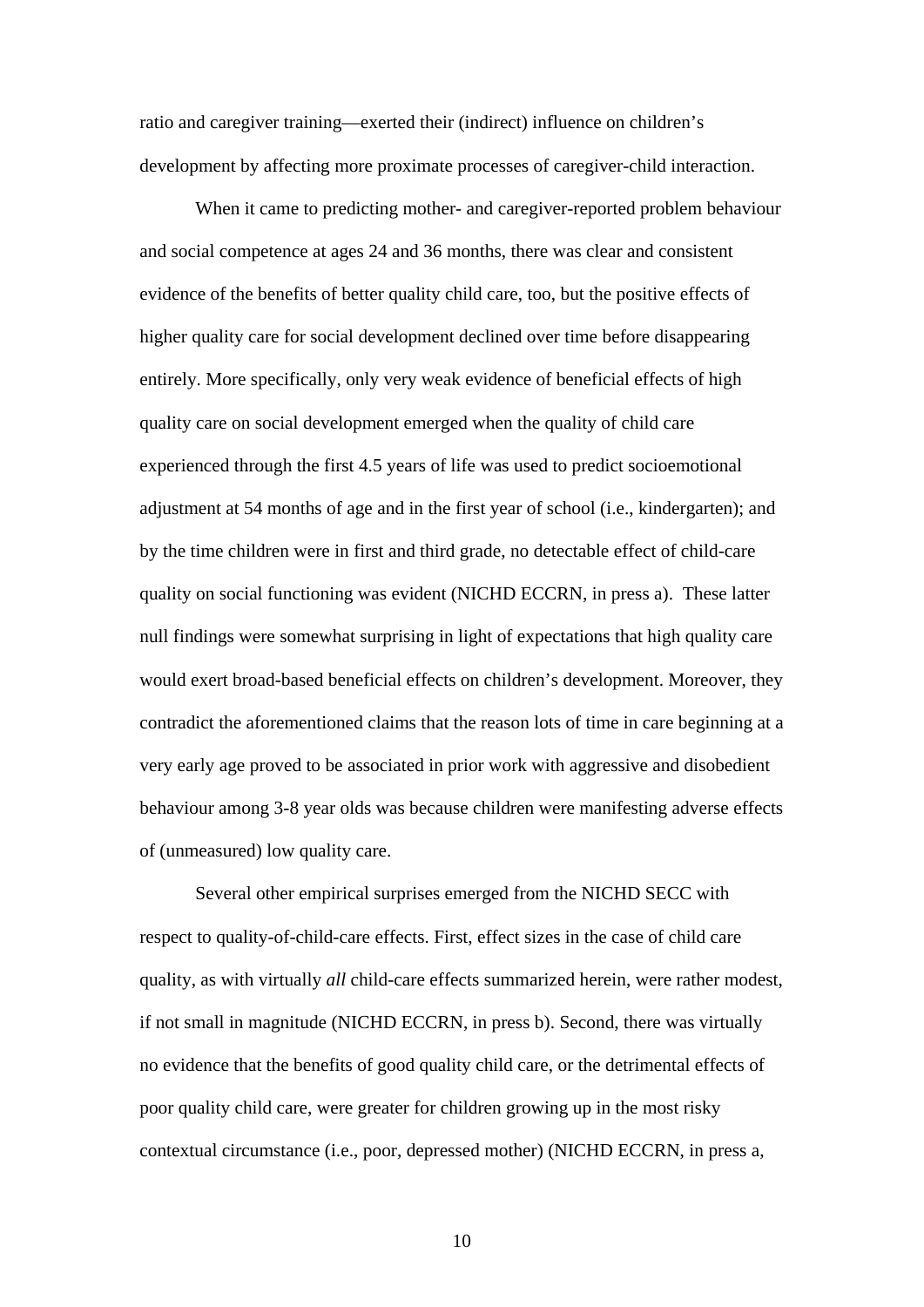b). It should not be forgotten, however, that the sample did not include a large number of extremely poor families of the kind typically enrolled in early intervention studies; moreover, observers were disproportionately denied access to the poorest quality child-care settings.

A third surprising finding—or better yet, nonfinding—concerns dose-response effects of quality of care. Specifically, it proved not to be the case that more time spent in high quality care carried greater developmental benefit than less time spent in high quality care (or vice versa). Why this should be remains completely unclear, though it suggests that limited doses of good quality care may carry the same developmental benefits of far larger doses.

# Quantity of Child Care

 In the same way that some children experience higher and others lower quality of care, some children experience much more time in child care than do others, often resulting from the fact that they are enrolled at an earlier age for more hours per day and/or more days per week. Consistent with my original risk-factor conclusion, evidence from the NICHD SECC revealed amount of time spent in child care to be systematically related to indices of the parent-child relationship and socioemotional adjustment and that such effects were not an artefact of low quality care.

Turning first to the assessment of the mother-child relationship, the NICHD SECC found that *in interaction with* other sources of risk—specifically low levels of maternal sensitivity—that time spent in care was related to attachment insecurity: When mothers evinced low levels of sensitivity in interacting with their infants (at 6) and 15 months) *and* averaged more than (just) 10 hours per week of care during the period 3-15 months (i.e., dual-risk), infants were more likely to develop insecure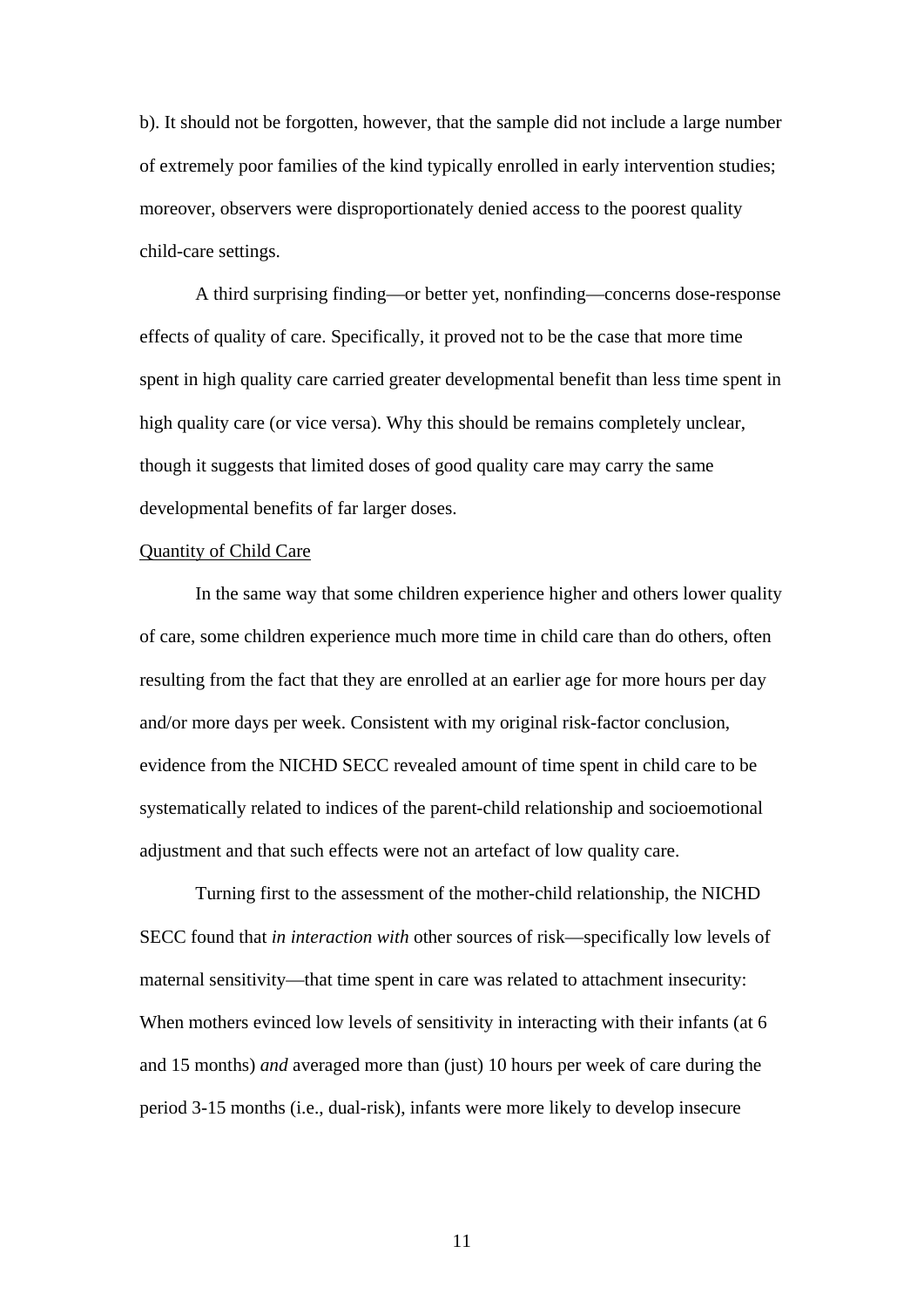attachments to their mothers than would otherwise have been expected, a finding that re-emerged when the Strange Situation was readministered at 36 months of age.

When the focus of investigation turned to observed patterns of mother-child interaction, more time in care across the period 6-36 months predicted less harmonious behaviour, with the same being true when dyads were followed up at age 54 months and in first grade (even if to a lesser extent), but only in the case of Caucasian children. Intriguingly, in the case of African- and Hispanic-American children, the latter findings were reversed, with more time in care predicting more harmonious patterns of mother-child interaction at 54 months and in first grade.

Turning to consider social development and especially problem behaviour, more time spent in nonmaternal care predicted (somewhat) elevated levels of externalizing problem behaviour as reported by caregivers at 24 months and 54 months and by mothers and teachers at kindergarten age. And it proved not to be the case, as Clarke-Stewart (1989) had proposed, that such a finding reflected assertive independence (e.g., talks too much, argues a lot) rather than aggression (e.g., gets into many fights, cruelty-bullying-meanness) and disobedience (e.g., defiant-talks back to staff, disrupts school discipline). Just as important as the detected relation between quantity of child care and problem behaviour was the fact that across all raters, more time in care predicted high externalising scores at 54 months and in kindergarten, that is, scores one or more standard deviations above the mean.

When children were studied again in third grade, however, the association between lots of time spent in child care (irrespective of quality) and more externalizing problem behavior was no longer evident. But it was not the case at this later age that a legacy of early and extensive child-care experience was no longer apparent. Now the findings were that more time in child care in the first 4.5 years of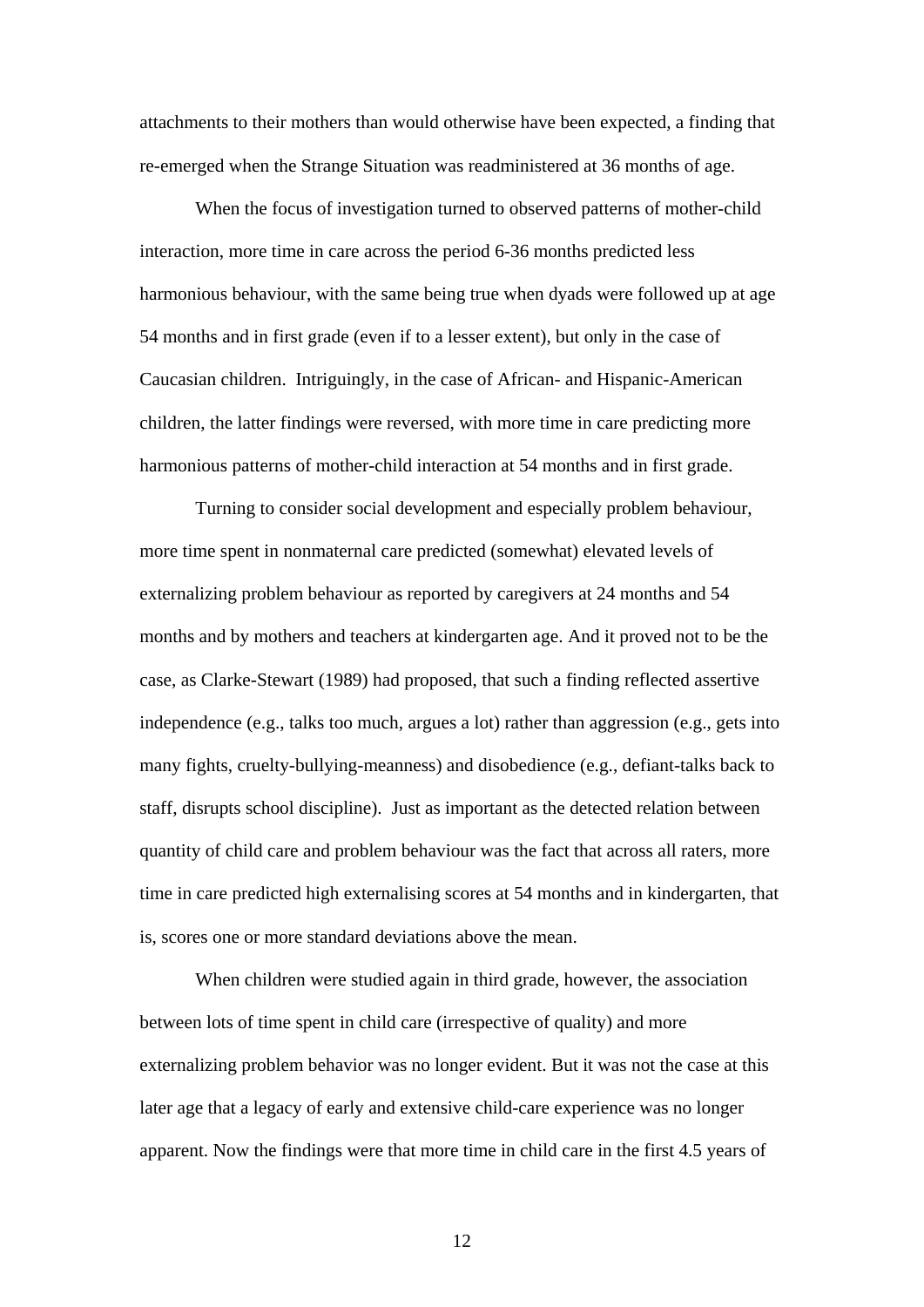age predicted, at age 8, (somewhat) lower levels of social competence and poorer academic work habits. There was even suggestive evidence that the previouslydetected adverse effect of time in care on externalizing problems had disappeared because children with more limited child-care histories had come to behave more like those with more extensive histories, suggesting some kind of process of contagion or social learning (NICHD ECCRN, in press a).

One of the enduring "mysteries" of the findings highlighting adverse effects of lots of time spent in child care concerns that actual influence process. This is because it did not turn out to be the case, as hypothesized, that the effect of lots of time in care could be explained by less sensitive parenting, attachment security, poor quality of care or even by multiple changes in care arrangements. Thus, even though many investigations have now found that cumulative time spent in nonmaternal child care, seeming to reflect early, extensive, and continuous day-care experience, is predictive of indicators of poor adjustment (for review, see Belsky, 2001), the reason why this is the case remains empirically uncertain.

### Type of Care

 One of the challenges the NICHD SECC faced in assessing the effects of early child care was that, in the USA, children often change child-care arrangements. As result, the study operationalized type of care in terms of the proportion of measurement occasions (i.e., 3-5 month periods between regular phone contacts with mother) that a child's primary child-care arrangement was a center, a child-care home (defined as care provided by a non-relative in a home other than the study child's home, with at least one other child present), and a home-based arrangement provided by a relative (father, grandparent, or other adult relative) in the child's or someone else's home.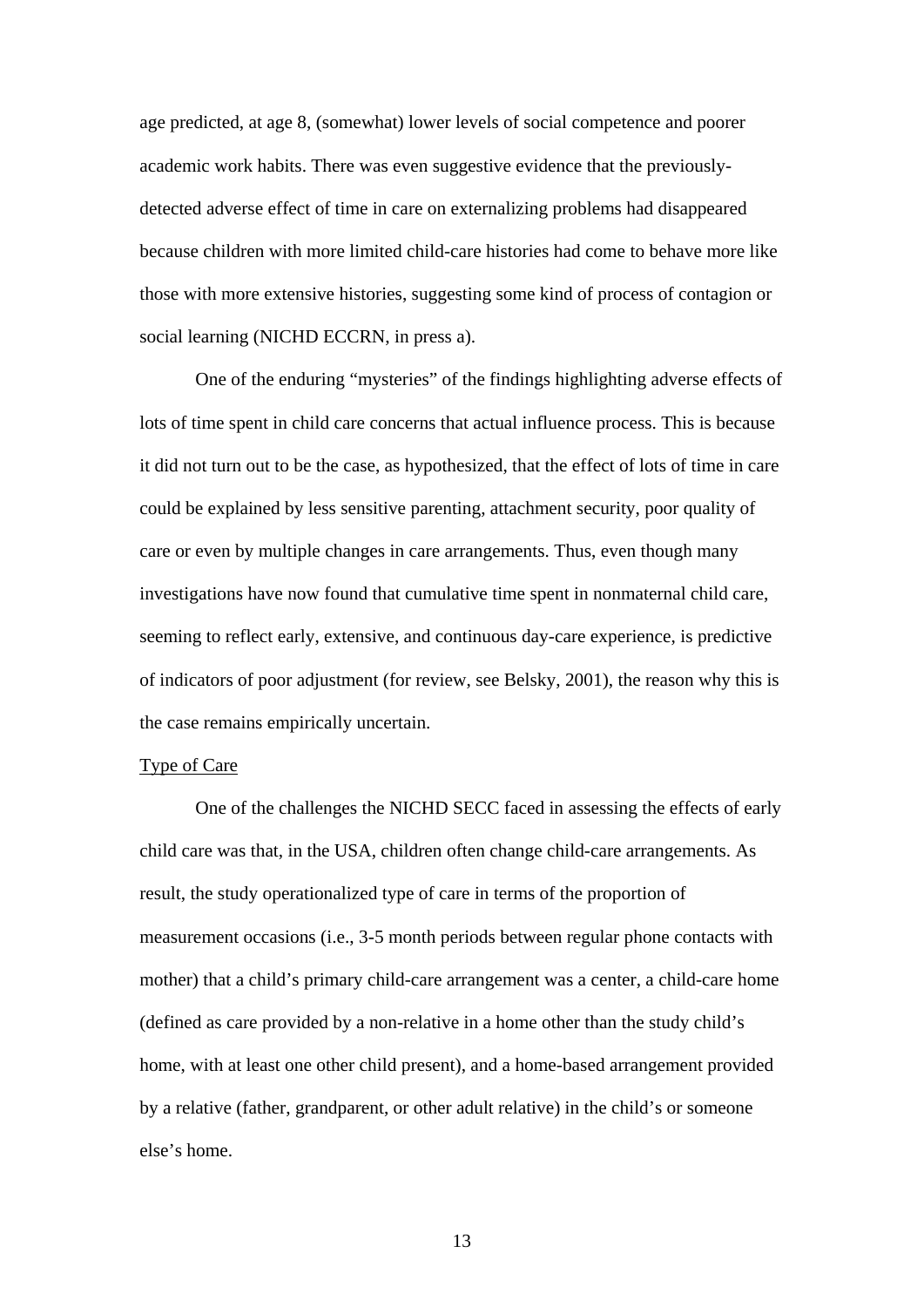When children were in child-care homes on more occasions through two years of age, they scored higher on the Bayley Scales of Development at 24 months; and when they were in such arrangements on more occasions through 36 months, they evinced greater verbal comprehension. Thereafter, however, significant effects of exposure to child-care homes were no longer evident (NICHD ECCRN, 2004).

Center experience, in contrast, had far reaching developmental consequences. Evidence of the benefits of exposure to center-based care emerged as early as 15 months of age, with more such experience predicting greater (mother-reported) language development, and remained evident just prior to school entry and thereafter: More exposure to center-based care forecasted (somewhat) enhanced cognitivelinguistic functioning at 24, 36, and 54 months of age (NICHD ECCRN, 2004) and memory functioning in third grade (but not math and reading achievement) (NICHD ECCRN, in press a).

 The effects of center-based experience did not seem entirely beneficial or even benign, however. The more ages of measurement that children were in centers, the more externalizing problems and conflict with adults they manifest in child care at 54 months and in kindergarten according to caregivers and teachers, respectively (NICHD ECCRN, 2004). More time in centers also predicted more conflict with teachers in first (but not third) grade and higher levels of teacher-rated externalizing problems in first and third grade (NICHD ECCRN, in press a). In other words, the more time children spent in centers from 3-54 months of age, net of effects of other child-care and family-background factors, the more cognitively and linguistically advanced they were *and* the more they manifest aggressive and disobedient behaviour.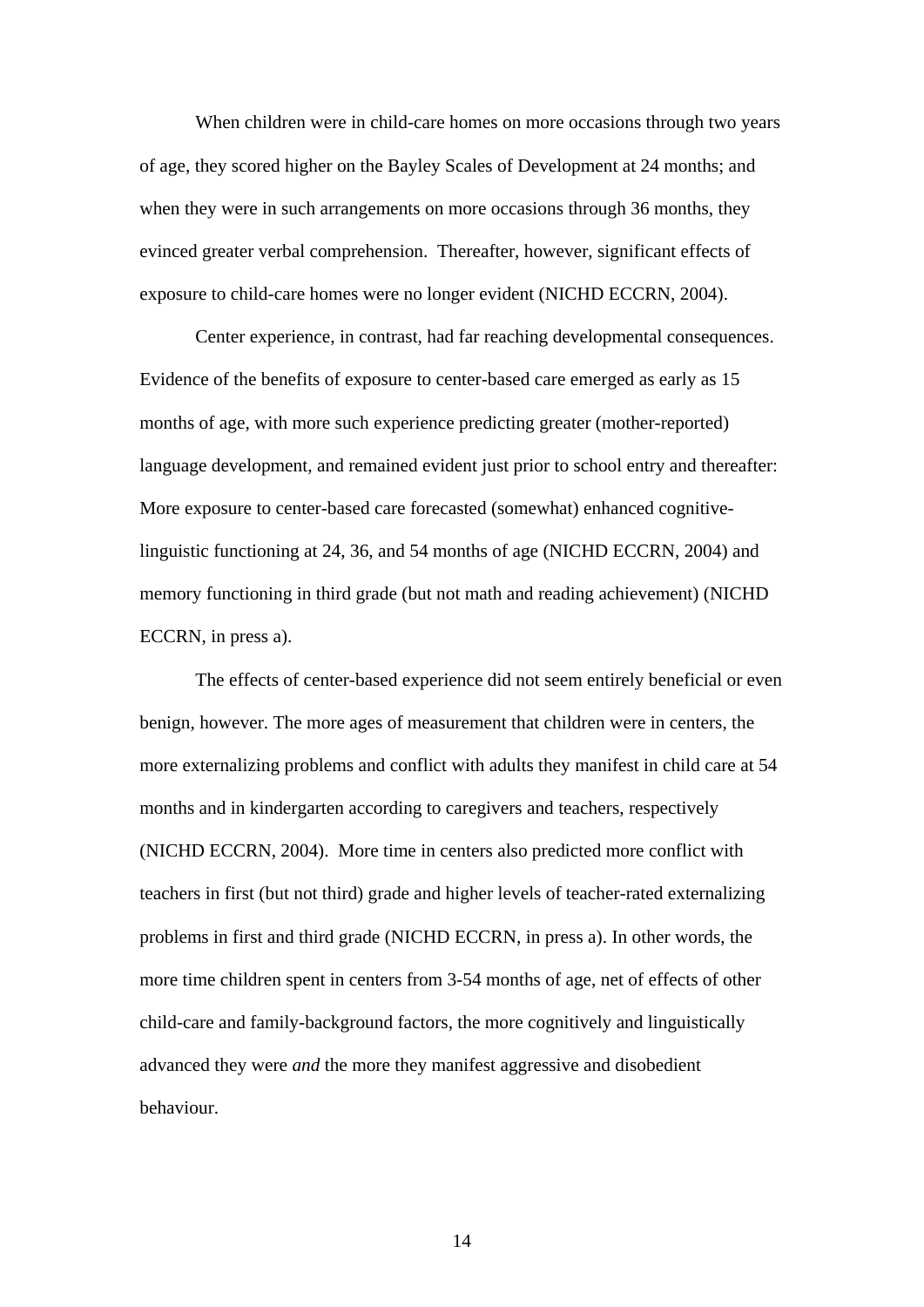### Conclusion

In a recent report, the NICHD ECCRN (2002, p. 1621) concluded that early child care across the period from birth to 4.5 years is "associated with both developmental risks and developmental benefits for children's functioning prior to school entry, even after controlling for a host of factors including gender, ethnicity, family socioeconomic status, maternal psychological adjustment, and parenting quality." As summarised in this chapter, the risks are (a) that more hours in (any kind of) child care across the first 4 ½ years of life are related to more problem behaviour from 54 months through first grade and less social competence and poorer academic work habits in third grade; and, independently, (b) that more time in child-care centers is related to higher the levels of problem behaviour from 54 months through third grade. The benefit is that higher quality child care and more experience in centers predicts better cognitive, linguistic and academic-achievement functioning across the same lengthy developmental period. Critically, these effects of child care obtain when other aspects of child care are themselves taken into account (i.e., statistically controlled). Clearly, it is simplistic to speak in terms of child-care effects in general, as different features of child care appear to differentially impact different aspects of development.

It is difficult not to be intrigued by the fact that a large scale study of more than 3,000 children in England, known as the EPPE Study (Effective Provision of Preschool Education), has yielded remarkably similar results to those reported in this chapter (Sammons et al., 2003). This seems especially noteworthy given the contrasts between the two investigations, one that picked up children at birth and followed them over time in whatever child-care arrangement they were placed (i.e., NICHD SECC) and another that recruited them at age three from a variety of distinctively different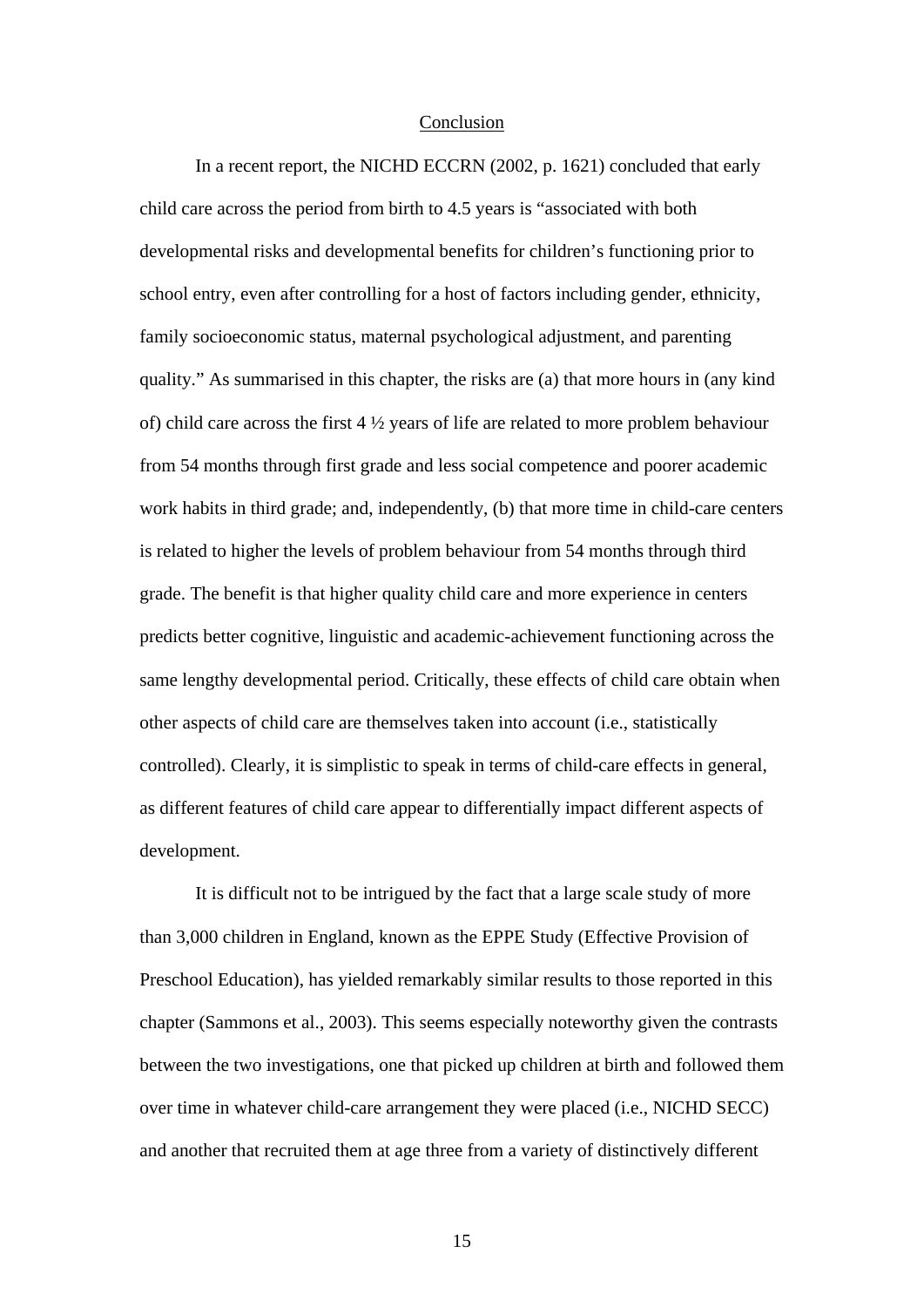child-care arrangements (EPPE). Detailed child-care histories were obtained and careful observational assessments of child care quality were conducted repeatedly over time in EPPE. As in the NICHD SECC, higher quality child care predicted enhanced cognitive-linguistic functioning. In addition, moderate to high levels of center-based care and very high levels of care by childminders (but not by relatives) in the first two years were associated with increased anti-social behaviour (at age 3 and the start of school). Similar results also emerged in a parallel study of over 800 children in Northern Ireland (Melhuish and associates, 2002). As in the case of the NICHD SECC, these British findings emerged after stringent statistical control for a wide range of child, family and demographic factors. This should not be read to mean that the same findings would emerge were large-scale studies conducted in other Western nations. Nevertheless, the similarity of results across major studies does suggest that it would be a mistake to conclude that the NICHD-SECC findings are narrowly restricted to the American scene.

The fact that all the child-care effects discussed in this report proved to be small to modest in magnitude should not be read to suggest that child-care does not matter to children's psychological and behavoral development. Even though there remains healthy debate about the size and meaningfulness of virtually all child-care effects, it must be remembered that more and more children seem to be spending more and more time at younger and younger ages in nonmaternal care arrangements in the English-speaking, if not Western, world. This means that even small effects, when experienced by many children, may have broad-scale consequences.

Ironically, this state of affairs leads to virtually the very same policy-related conclusions which I drew more than 15 years ago on the basis of much less evidence, after first choosing not to draw any in order to keep separate scientific analysis and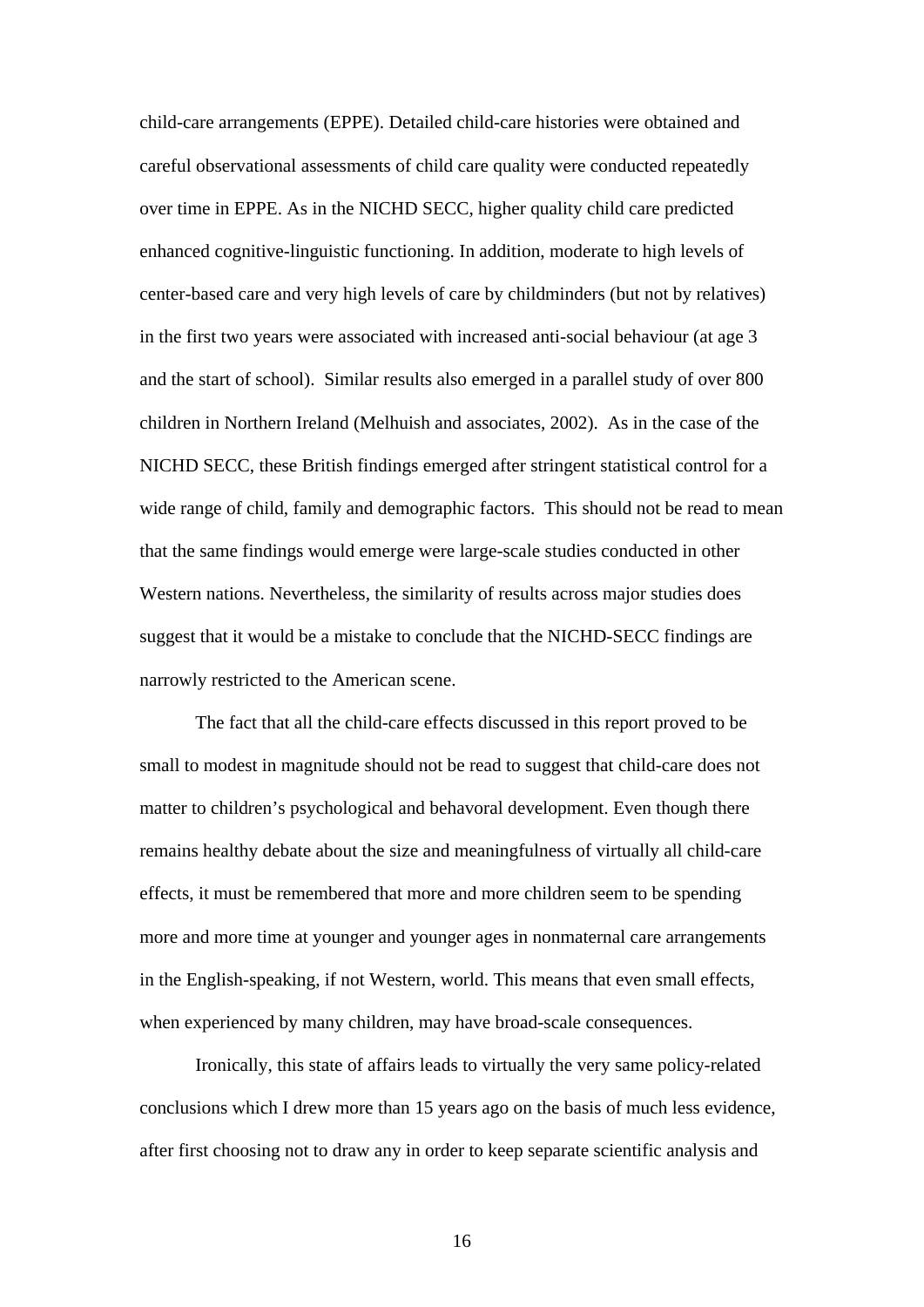policy inference (see Belsky, 2001). First, it seems that the data considered should encourage the expansion of parental leave, preferably paid, ideally as lengthy as it is in some Scandinavian countries, or other strategies to give parents freedom to rely less then they might otherwise, should they choose to, on non-maternal care across the infant, toddler, and preschool years (e.g., part-time employment). Relatedly, tax policies should support families rearing infants and young children in ways that afford parents the freedom to make child-rearing arrangements that they deem best for their child, thereby reducing the economic coercion that necessitates many, at least in the USA and in the UK, to leave the care of their children to others when they would rather not. Finally, given the clear benefits of high-quality child care, its expansion seems called for as well. Of significance is that all of these conclusions could be justified on humanitarian grounds alone.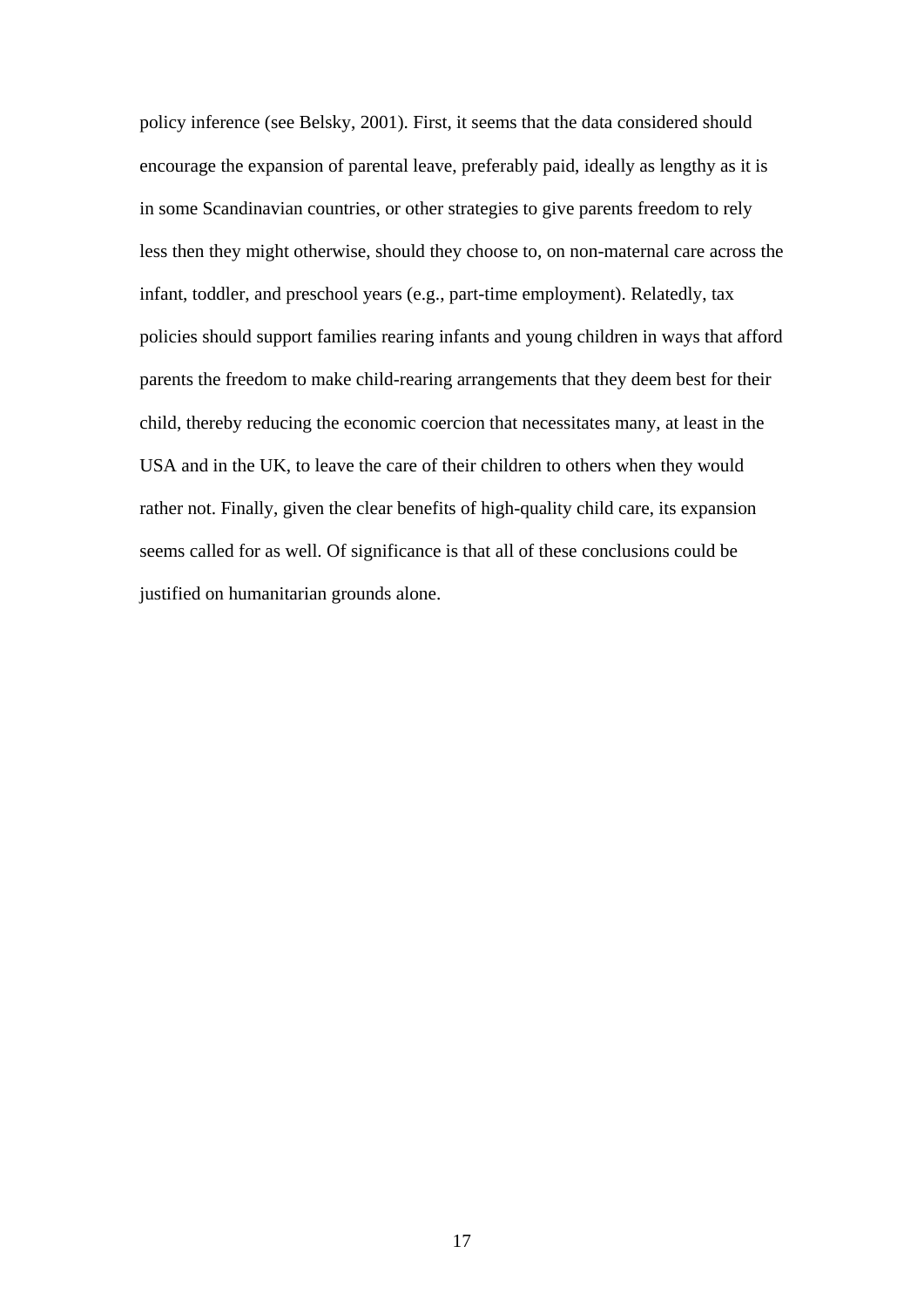### References

 Ainsworth, M., & Wittig, B. (1969). Attachment and exploratory behavior of one-year olds in a strange situation. In B.M. Foss (Ed.), Determinants of infant behavior (Vol. 4). London: Methuen.

Bacharach, V., & Baumeister, A. (2003). Child care and severe externalizing

behaviour in kindergarten children. Applied Developmental Psychology, 23, 527-537.

Belsky, J. (1986). Infant Day Care: A Cause for Concern? Zero to Three, 6, 1-7.

 Belsky, J. (2001). Developmental Risks (Still) Associated with Early Child Care. Journal of Child Psychology and Psychiatry, 42, 845-859.

 Bureau of Labor Statistics, U.S. Department of Labor. (2000).Washington, D.C.: Author.

Clarke-Stewart, K. (1989). Infant day care: Maligned or malignant? American Psychologist, 44*,* 266-273.

Fox, N. & Fein, G. (Eds.) (1990). Infant day-care: The debate. Norwood, NJ: Ablex.

Hofferth, S. (1996). Child care in the United States today. The Future of Children, 6, 41-61.

Kamerman, S. (2000). Parental leave policies: An essential ingredient in early childhood education and care policies. Social Policy Report, 14, 3-15.

Melhuish, E., et al. (2002) Pre-school Experience and Social/behavioural Development at the Start of Primary School. Belfast*,* N.I.: Stranmillis University Press.